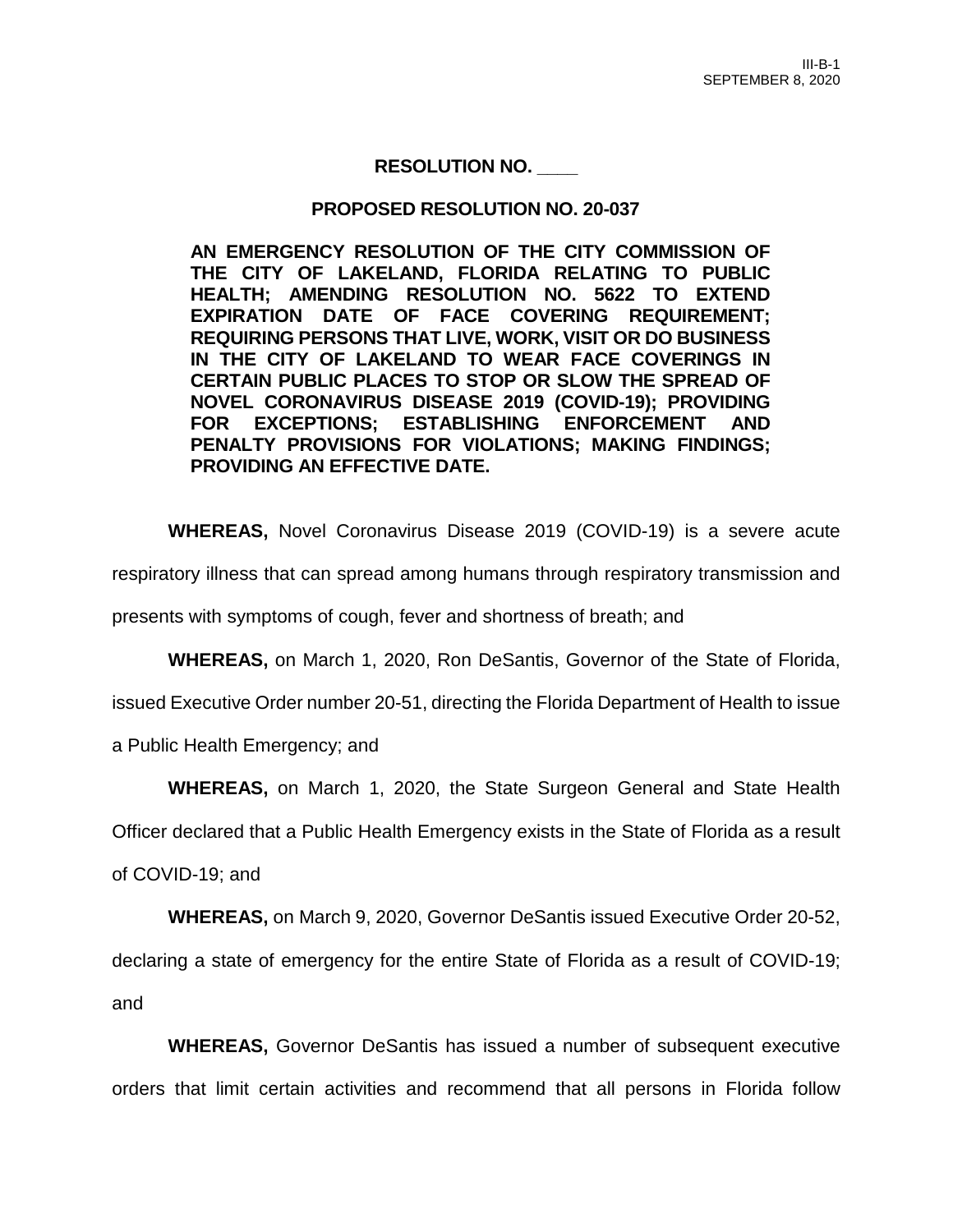appropriate social distancing and safety protocols issued by the Centers for Disease Control and Prevention (CDC) and the United States Occupational Safety and Health Administration (OSHA); and

**WHEREAS,** Section 252.38, Florida Statutes, authorizes political subdivisions, including municipalities, to declare a state of local emergency and to take whatever prudent action is necessary to ensure the health, safety and welfare of the community; and

**WHEREAS,** on March 16, 2020, the City Commission of the City of Lakeland, Florida adopted Resolution No. 5605, declaring a state of local emergency within the incorporated limits of the City of Lakeland due to the threat posed to public health and safety by COVID-19; and

**WHEREAS,** the City Commission and City Manager have continued to extend the declaration of state of local emergency adopted by Resolution No. 5605; and

**WHEREAS,** public health experts have consistently recommended avoiding close physical interaction between people in order to slow the spread of COVID-19; and

**WHEREAS,** despite measures previously taken, COVID-19 has rapidly spread in the State of Florida, and based on the advice from medical professionals, the number of confirmed cases of COVID-19 in Polk County, and in particular the City of Lakeland, will increase exponentially if additional measures to stop or slow the spread of COVID-19 are not instituted; and

**WHEREAS,** it is now necessary for the City of Lakeland to implement further restrictions for the general health, safety, and welfare of the community; and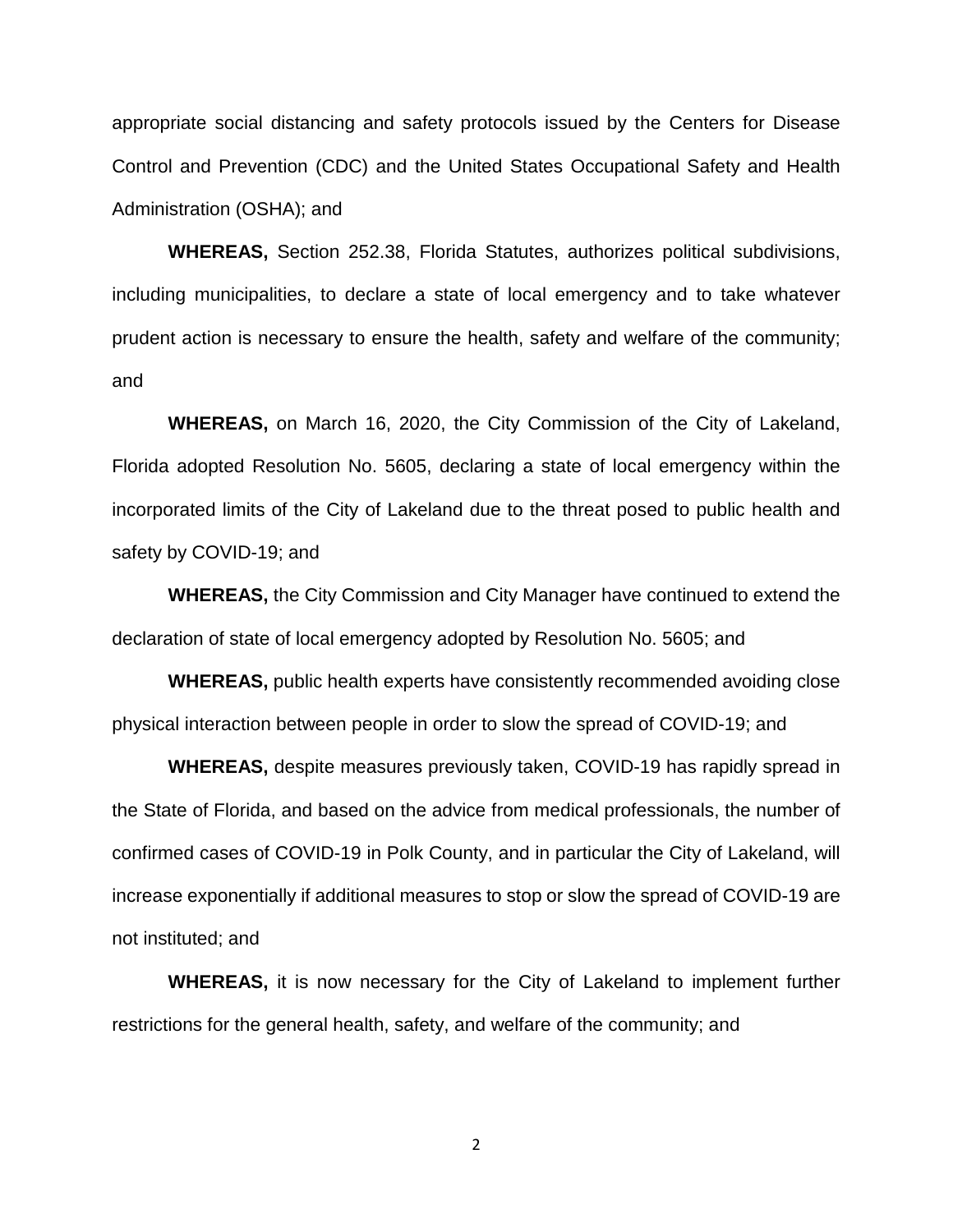**WHEREAS,** the CDC has expressly found that COVID-19 spreads mainly from person to person through respiratory droplets produced when an infected person coughs, sneezes or talks, and that these droplets can land in the mouths or noses of people who are nearby or possibly be inhaled into the lungs, and studies and evidence on infection control report that these droplets usually travel around 6 feet; and

**WHEREAS,** the CDC specifically recommends that, as businesses and communities reopen and people resume their daily activities, people should wear face coverings to slow the spread of COVID-19, particularly in public settings where other social distancing measures are difficult to maintain; and

**WHEREAS,** consistent with the ongoing nature of the COVID-19 emergency, it is appropriate in order to ensure the health, safety and welfare of the community during the present state of emergency to require face coverings consistent with the provisions provided herein; and

**WHEREAS,** this emergency resolution is being adopted pursuant to Resolution No. 5605 declaring a state of emergency in the City of Lakeland due to COVID-19 and the provisions of Chapter 26 of the Code of the City of Lakeland;

# **NOW, THEREFORE, BE IT RESOLVED BY THE CITY COMMISSION OF THE CITY OF LAKELAND, FLORIDA:**

**SECTION 1. Findings of Fact.** The foregoing findings are true and correct and are hereby adopted and incorporated herein by reference.

#### **SECTION 2. Definitions.**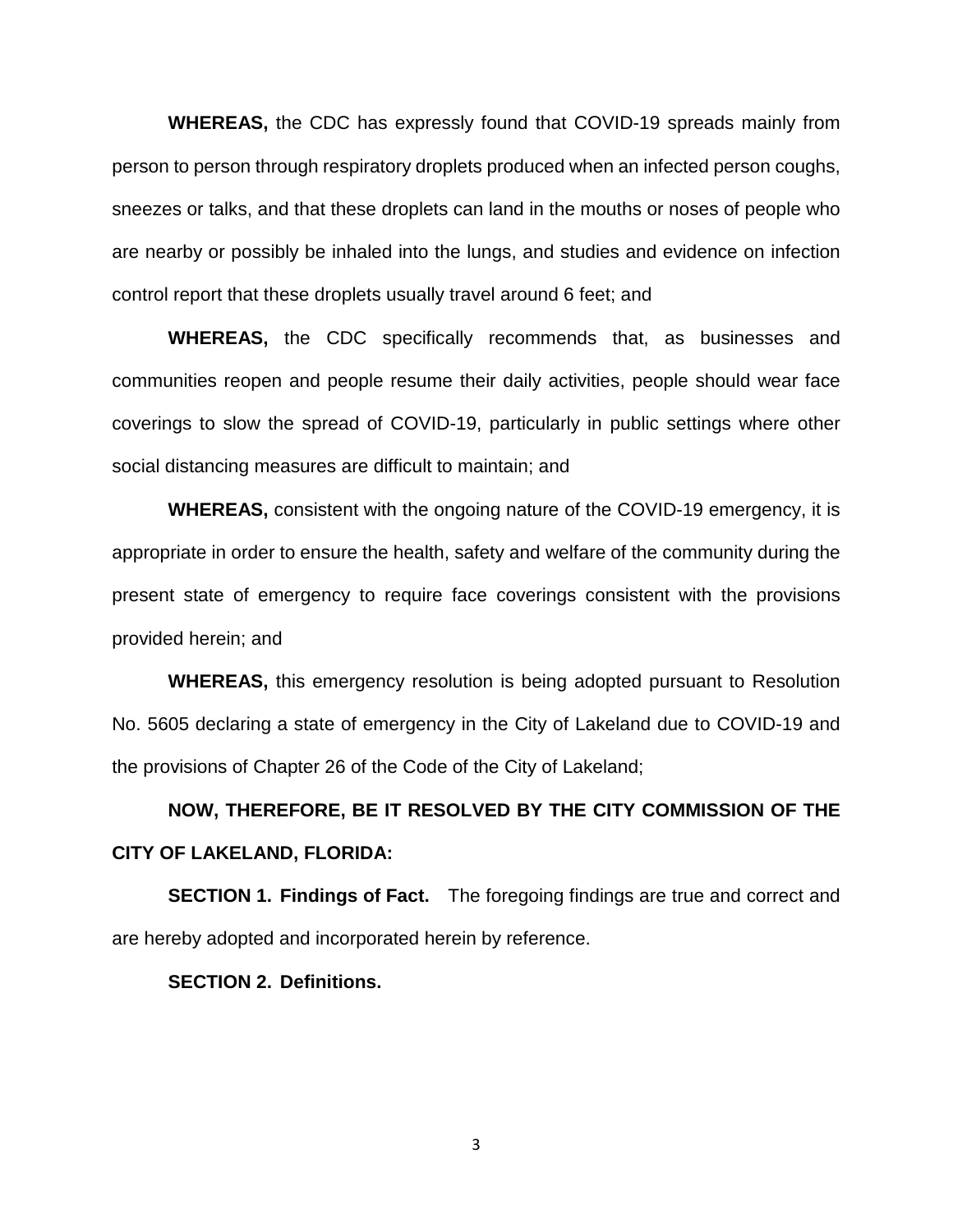"Face Covering" shall mean a uniform piece of material that securely covers a person's nose and mouth and remains affixed in place without the use of one's hands, whether store-bought or homemade, consistent with CDC guidelines.

"Social Distancing" shall mean keeping space between yourself and other people by staying at least 6 feet from other people.

"Companion" shall mean a person by whom you are accompanied.

#### **SECTION 3. Face Coverings Required.**

a. Every person working, living, visiting, or doing business in the City of Lakeland shall wear a face covering consistent with CDC guidelines in any indoor location, other than their home or residence, when not maintaining social distancing from other persons, excluding family members or companions.

b. Medical and surgical masks, such as "N95" masks or other similar medical or surgical masks, are in short supply and should be reserved for health care personnel and other first responders with the greatest need for such personal protective equipment.

## **SECTION 4. Exceptions.**

Nothing herein shall require the wearing of face coverings by the following persons:

a. Persons under the age of eight (8) years old;

b. Persons observing social distancing in accordance with CDC guidelines;

c. Persons for whom a face covering would cause impairment due to an existing health condition;

d. Persons working in a business or profession who do not have interactions with other persons;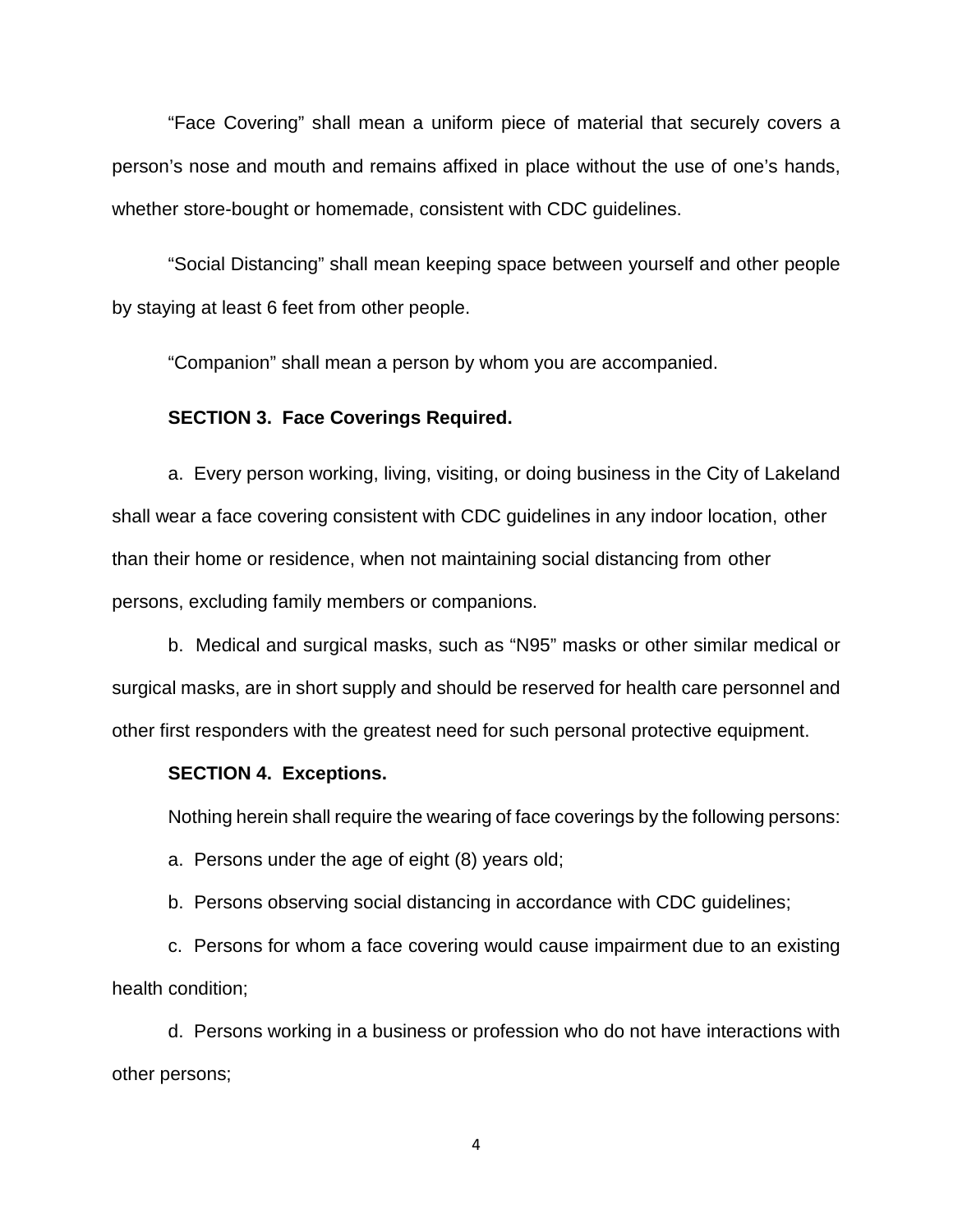e. Persons working in a business or profession who maintain social distancing from other persons;

f. Persons working in a business or profession where use of a face covering would prevent them from performing the duties of their business or profession;

g. Persons exercising, while maintaining social distancing in accordance with CDC guidelines;

h. Persons eating or drinking;

i. Persons under the age of eighteen (18) years old while participating in youth sports;

j. Public safety, fire and other life safety and health care personnel, as their protective equipment requirements will be governed by their respective agencies;

k. Persons communicating with someone who is hearing impaired where the wearing of a face covering would impede communication, provided that social distancing is observed to the greatest extent practicable;

l. Persons for whom the requirement to wear a face covering would cause a conflict with the Americans with Disabilities Act (ADA).

#### **SECTION 5. Enforcement and Penalties.**

It is the intent of the City Commission to seek voluntary compliance with the provisions contained herein and to educate and warn of the dangers of non-compliance. However, in the event voluntary compliance is not achieved, then violation of this Resolution, and any order issued pursuant hereto, shall be subject to a fine not exceeding the sum of Two Hundred Fifty Dollars (\$250.00) pursuant to Section 1-14 of the Code of the City of Lakeland, Florida, or as otherwise provided by law. Notwithstanding any